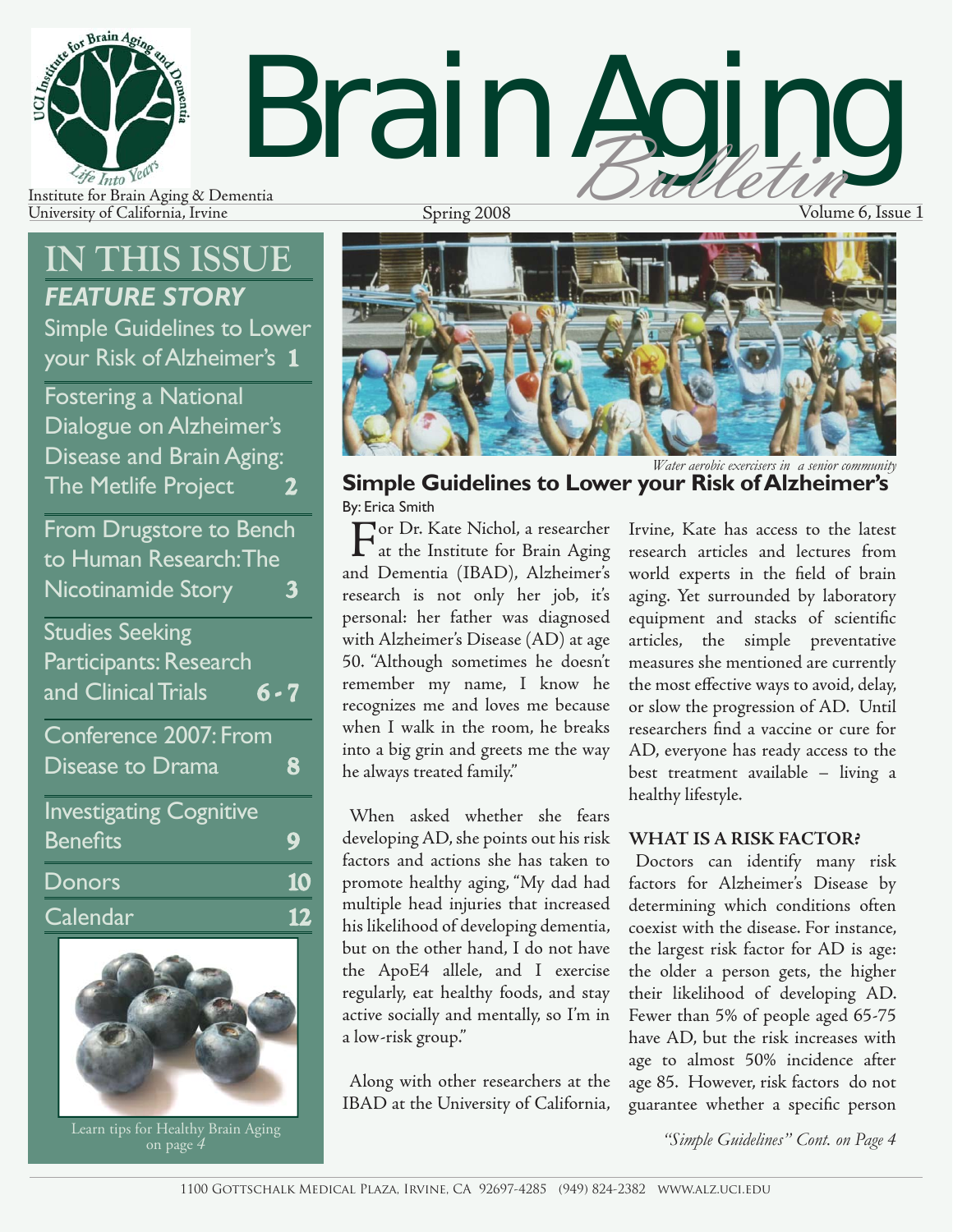### **What's New at the Institute**



A long-time staff member, and<br>the former lab manager for the Institute, **Andrea Wasserman** has taken on an important leadership role as the new Program Administrator. She brings new energy as we continue to pursue exciting research opportunities and expand the program.

*Andrea Wasserman Administrator dministrator*

Additionally, our former Associate Director and Program Administrator of the Institute, Ruth Mulnard, R.N., D.N.Sc., FAAN, was recently appointed to a faculty position in the new UCI Program for Nursing

Science. She was also recently invited to be part of the distinguished Fellows of the American Academy of Nursing (FAAN). We are thrilled about her new appointment and achievements, and are pleased to have her continue with the Institute as the Director for Clinical Trials (see page 9 for clinical trial opportunities).



*Ruth Mulnard, R.N., D.N.Sc., FAAN .N.Sc.,* 



Some of you may have already had the opportunity to meet and welcome our newest staff members.

In the front office of the Gottschalk Medical Plaza we are pleased to have Peter Knaup join us as a patient care coordinator, helping families in our assessment center and helping to coordinate the Successful Aging Program.

In the Tissue Repository, we have Tommy Saing and Bobby Dahlin, who work directly with families at the time of brain autopsy, and who are a critical part of our Brain Donation Program, which operates 24 hours a day, 7 days a week. Families participating in the Brain Donation Program can call the 24-hour pager, and either Tommy or Bobby can assist during the critical time of need to help make the experience as problem-free as possible.

### **Fostering a National Dialogue on Alzheimer's Disease and Healthy Brain Aging: The MetLife Project**

By Ruth A. Mulnard, RN, DNSc, FAAN

Our Alzheimer's Center at UCI was proud to be a part<br>of a collaborative project with three other federally-<br>family distribution to contain a surface with three trace funded Alzheimer's Centers to create and produce two professional videos that are meant to serve as a call to action for the community. The videos clearly convey the message to become engaged in research which can move the diagnosis, treatment, and ultimately, prevention of late life cognitive disorders forward. This project was generously supported by the Metropolitan Life Foundation as a grant to the Alzheimer's Center at the University of Pennsylvania. Working beside the University of Pennsylvania (Drs. John Trojanowski and Jason Karlawish) were leaders from three other centers at Washington University (Drs. John Morris and Tom Meuser), the Mayo Clinic (Drs. Ron Petersen and Glenn Smith), and the University of California Irvine (Drs. Carl Cotman and Ruth Mulnard).

These leaders from each of the four Centers were challenged to dialogue with their respective communities on what we know and what we do not know about the causes

and treatment of Alzheimer's disease, and what individuals can do to minimize the risk of dementia and maximize healthy brain aging. Each Center convened a focus group of volunteers to generate these discussions. Specifically, the goal was to get the word out that the road to discovering what truly will insure a lifetime of brain health will go only as far as Americans are willing to take it, through their participation in research. As a result of this fruitful collaboration across the four Centers, two meaningful and valuable community educational videos were produced and distributed to all 29 Alzheimer's Centers across the nation. The two videos were appropriately named: "Shining a Light on Alzheimer's Disease," and "Healthy Brain Aging." These educational modules are aimed to build public awareness of key issues concerning Alzheimer's disease and mild cognitive impairment, as well as the issue of healthy brain aging. For free copies of these videos, please contact the ADEAR (Alzheimer's Disease Education and Referral) Center at the National Institute on Aging at http://www.nia.nih.gov/alzheimers.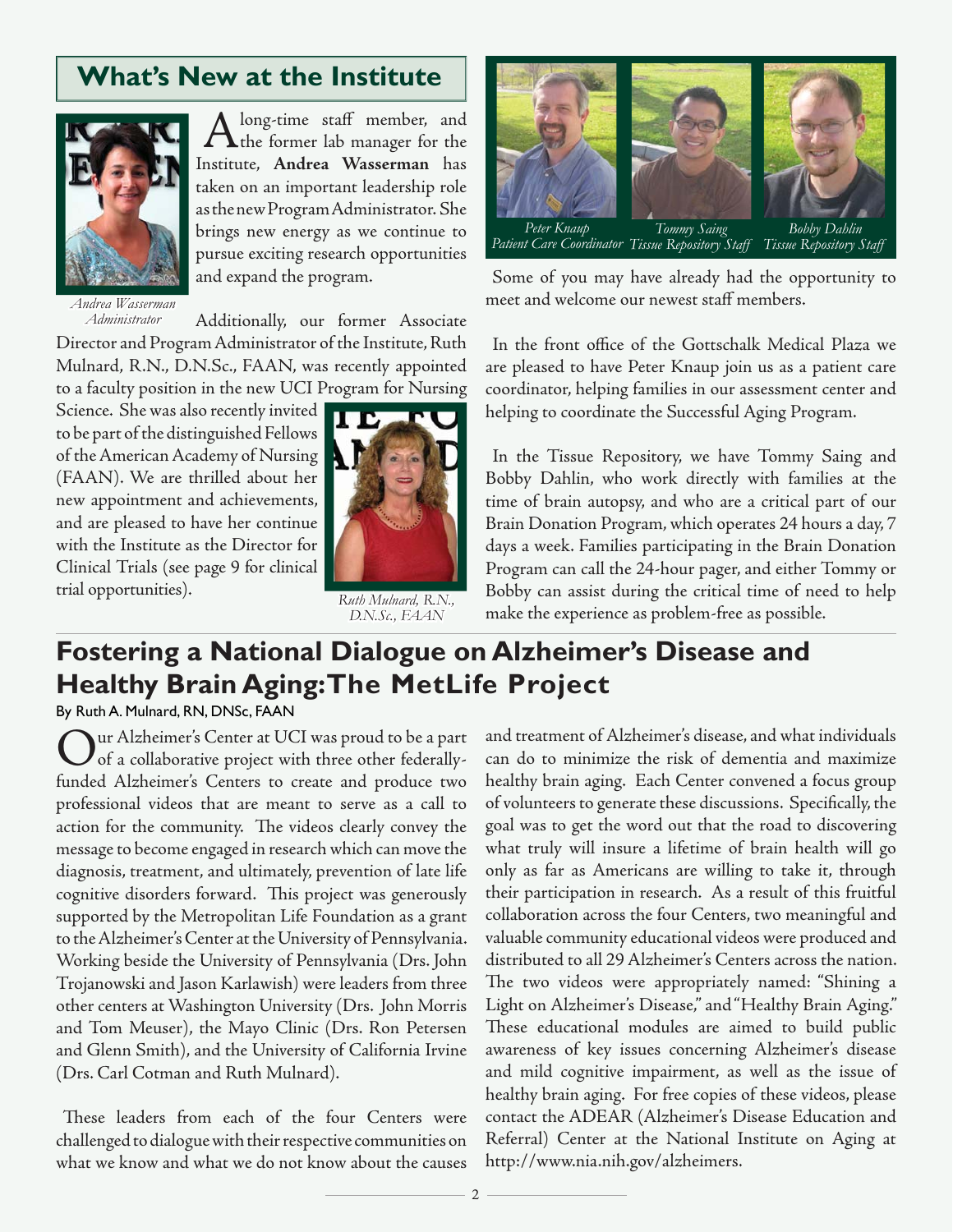### **From Drugstore to Bench to Human Research: The Nicotinamide Story**

By Ruth Mulnard, R.N., D.N.Sc., FAAN



**Nicotinamide** (also known as<br>Niacinamide, the biologically active form of vitamin B3) is a safe and readily available supplement which has been commercially available in drug stores and vitamin shops for many years. While many individuals have taken vitamin B3 as a general nutritional supplement, this generally safe and well tolerated supplement has actually been studied in clinical trials over the past forty years with beneficial effects in treating complications of diabetes. Nicotinamide (NA) is one of a class of compounds called histone deacetylase inhibitors (HDAC) which have been shown to be neuroprotective (protect the central nervous system) in experimental models of Huntington's disease (HD), Parkinson's disease, spinal and bulbar muscular atrophy, amyotrophic lateral sclerosis (ALS) and experimental autoimmune encephalomyelitis. Importantly, clinical trials are underway to evaluate the efficacy of HDAC inhibitors in patients with HD and ALS.

Surprisingly, despite clear evidence

that HDAC inhibitors are neuroprotective, prior to last year, there had been no studies to date using HDAC inhibitors in animal models of Alzheimer's disease (AD). Dr. Steven Schreiber, Professor and Chair of the Department of Neurology, in collaboration with Dr. Frank LaFerla (co-director of the Institute for Brain Aging and Dementia) studied the efficacy of HDAC inhibitors in preventing cognitive decline and AD pathology in the triple transgenic mouse model of AD (3xTg-AD mice). This is the unique mouse model pioneered by Dr. LaFerla's laboratory here at UCI. In their studies, transgenic mice receiving NA (vitamin B3 or niacinamide) for 3 months showed significant improvements in cognitive tasks that reflected activation of two key brain areas – the hippocampus and the amygdala. This improvement in cognition was associated with a considerable decrease in tau (one of the abnormally processed proteins commonly found in the brains of individuals with AD). Yet, there was little if any change in the amyloid beta

protein in the brains of these mice.

As NA is clearly effective in AD transgenic mice, and is a safe and readily available oral supplement, there was compelling rationale to move to clinical trials of NA in patients with AD. Dr. Schreiber was successful in getting the National Alzheimer's Association to fund a pilot clinical trial which is now underway here at UCI. The study is being done in collaboration with Dr. Mulnard who directs the clinical trial program for the Institute for Brain Aging and Dementia. This is a randomized, double-blind, placebocontrolled Phase II trial, with goals of examining tolerance, safety and early efficacy. We are now recruiting men and women 50 years of age or older who have mild to moderate AD who are interested in this study.

Use of approved treatments for AD is allowed with stabilized dosing. Eligible participants will be randomized to take the NA preparation or placebo twice daily for 24 weeks, with seven visits to the clinic required over the study period. We are hoping to find that NA ameliorates the cognitive decline and decreases the level of tau protein in patients diagnosed with AD. The results of this study could serve as the basis of a future large-scale multicenter study of NA for the treatment of mild to moderate AD.



**For interest in participation, please call our Clinical Trials recruitment line at (949) 824-5733.**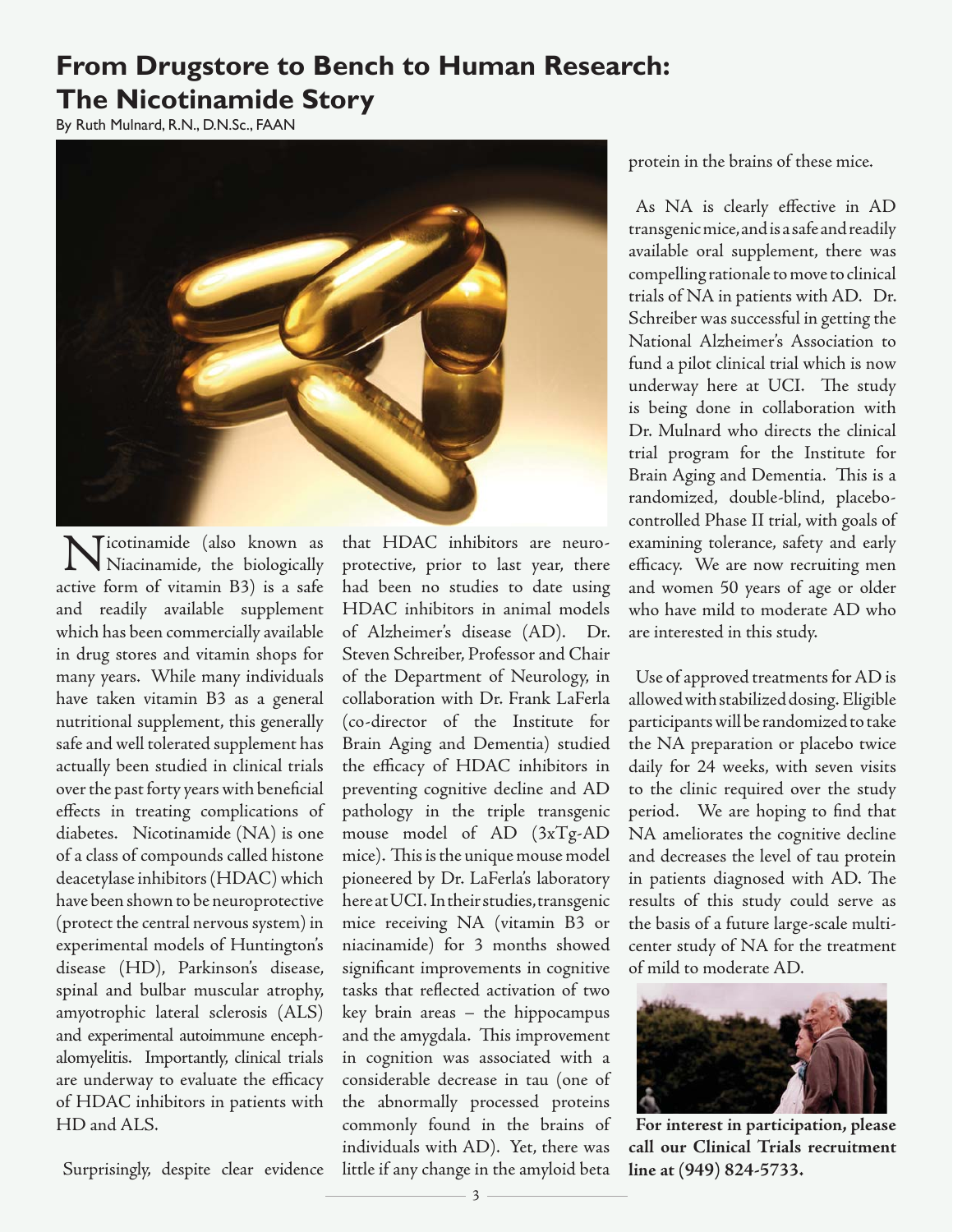#### *"Simple Guidelines" Cont. from Page 1*

will develop the disease or remain healthy. However, research does show that most people in low-risk groups tend to develop AD later in life or not at all compared to people in high risk groups.

#### **Diabetes is a Risk Factor for Alzheimer's**

Diabetes increases risk of AD by up to 63%. This correlation has alarming consequences for the two-thirds of the American population that is overweight, half of whom are overweight enough to be considered obese. Excess weight adds strain to the cardiovascular system, secretes hormones and inflammatory signals that put the body into chronic stress mode, and is the major cause of adult onset diabetes. The diabetes-AD

connection is another good reason to maintain a healthy weight and has also revealed tantalizing research avenues into the mechanisms of AD.

Diabetes is basically a disorder of insulin signaling. Insulin tells the body and brain cells to take in sugars from the blood to fuel cellular processes, thus regulating metabolism. This means that temporary increases in blood sugar paired with bursts of insulin can increase muscle and brain performance. But if insulin levels remain high over long periods of time, the cells stop responding to insulin, a state called insulin resistance and a big step towards

"Participation in physical exercise can reduce risk of developing AD and can delay cognitive decline in people who already have the disease"

developing Type 2 Diabetes. Cells that do not respond properly to insulin do not receive the glucose they need to function. Neurons in particular are especially at risk because they use insulin not only for metabolism but also as an important modulator of memory formation.

Furthermore, insulin resembles many important health- and memory-

promoting signals in the brain, called neurotrophins. It binds to similar receptors, uses the same signals inside the cell, and has many of the same effects as neurotrophins to help repair cell damage, increase memory strength, and prevent cell death. Dr. Carl Cotman at IBAD has suggested that developing insulin resistance may also induce "neurotrophin

## **Healthy Brain Aging**

**These simple strategies may sound like advice from your mother, but research shows that each of them is effective in reducing your risk of developing Alzheimer's and can help slow its progression.**

4

### **Eat your fruits and vegetables**

*Your brain uses antioxidants and vitamins to repair damage.*

### **Be active every day**

*Physical exercise improves your cardiovascular health and causes your brain to produce helpful signals like BDNF.*

### **Wear your seatbelt**

*Head injuries increase the risk of dementia and accelerate signs of brain aging.*

### **Watch your weight**

*Excess weight and diabetes put strain on the whole body, speeding brain aging and increasing risk of dementia.*

### **Keep learning and reading**

*Mental exercise challenges your brain to form new connections and strengthen existing ones.*

### **Stay involved socially**

*Social support and interaction enrich your life and challenge your brain to function on multiple levels.*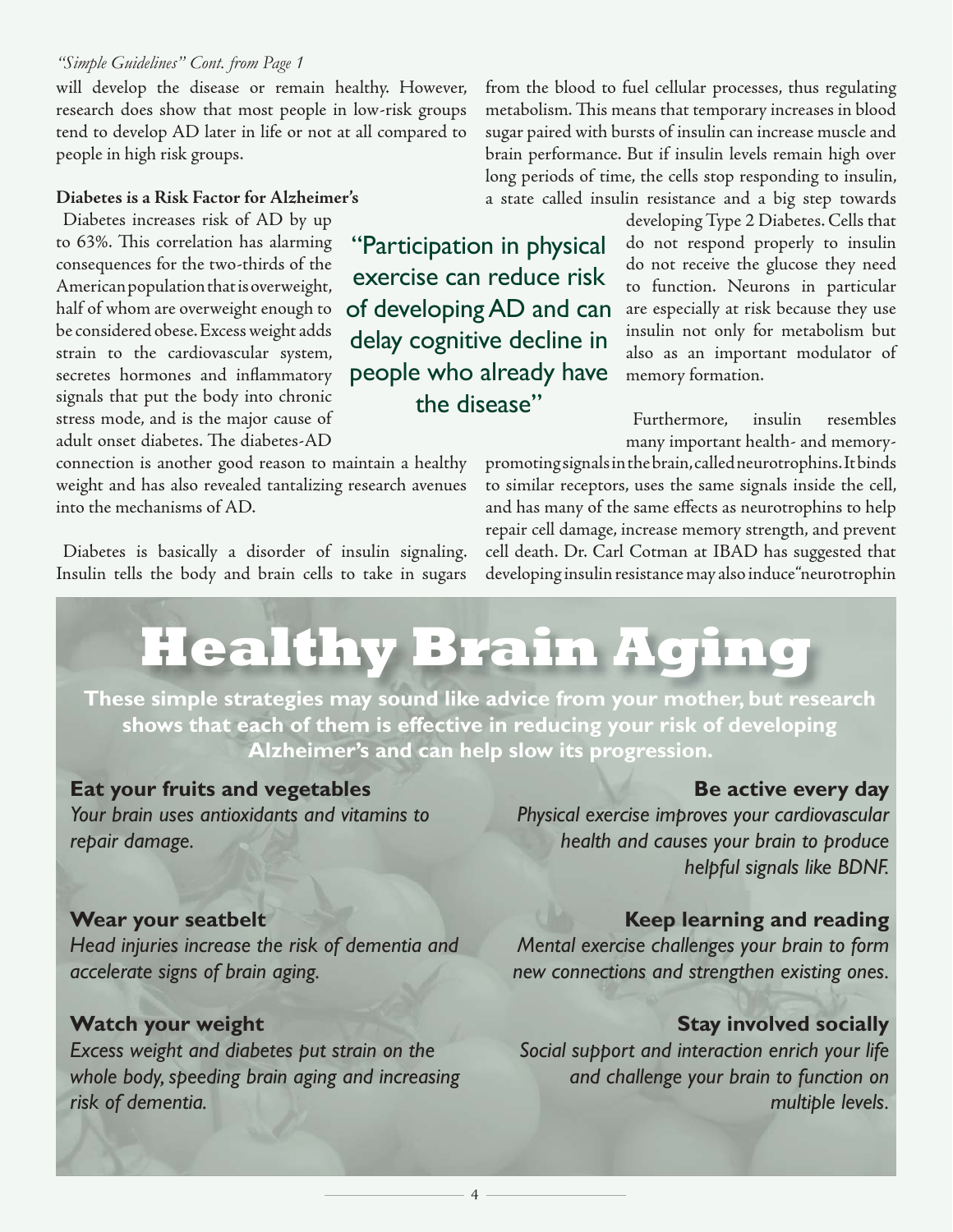resistance" in the brain. A current study at the Institute is identifying how the molecular changes in neuronal insulin resistance can leave neurons vulnerable to damage from Alzheimer's disease.

For the average healthy person, this research emphasizes the importance of limiting sweets and getting regular exercise to stay healthy. For people with prediabetes or diabetes, the risk of developing dementia is much higher, so they should take care to manage their blood glucose and insulin levels and

### **Biology of Alzheimer's Disease**

Most people recognize AD as the memory disorder that progresses with age. From a biological point of view, there are many brain processes gone awry. Here are some of the most striking changes in Alzheimer's:

**Synapse Loss:** Synapses are the connections across which neurons "talk," and they are strengthened with learning and practice. Brains with Alzheimer's have fewer synapses.

**Decreased neuronal metabolism:** Cortical neurons use less glucose, the essential fuel for brain cells to work.

**Amyloid Plaques accumulate:** Proteins that function normally in some people begin to mis-fold and clump together into the "plaques" characteristic of AD.

Neurofibrillary Tangles form: Normal structural proteins called tau are modified into toxic forms, leading to disregulation of levels of normal tau.

maintain a healthy weight with diet and especially with exercise.

### **REDUCING YOUR RISK**

Among the many ways to reduce your risk of dementia, physical exercise is key (see box on healthy brain aging for more information). Participation in physical exercise can reduce risk of developing AD and can delay cognitive decline in people who already have the disease. Moderate, regular exercise has been shown to improve cardiovascular fitness, stabilize metabolism, reduce inflammatory signals, increase



*Chair Aerobics class at Regents Point*

the production of new neurons, and increase levels of neurotrophins such as Brain-Derived Neurotrophic Factor (BDNF). BDNF in turn improves mood, learning and memory. New findings at the Institute even show that regular exercise helped mouse models of AD reduce the number of Alzheimer's plaques in the brain!

You don't need to be in marathon shape to derive health benefits from exercise. Even small amounts of exercise walking at a moderate pace for half an hour just three times a week

— has been shown to decrease blood pressure. Walking more often or for longer, or exercising more intensely, will return greater health benefits. Sadly, many people fear that they have already missed all opportunites for a healthy lifestyle, or that a disease diagnosis means an end to caring for oneself. In reality, every meal is an opportunity to fuel the brain and body to meet the challenges of living. Every walk or workout can actually help improve the functioning of body and mind. IBAD research shows that the brain in particular benefits from regular physical exercise throughout life, showing that it is never too late to take care of your mind and body!

## *Join the Successful oin Aging Program ging*

If you are a healthy adult age 65 or older, free of cognitive impairment, and interested in joining our Successful Aging Program, we could use your help.

For more information, please call (949) 824-2382

Help us find answers.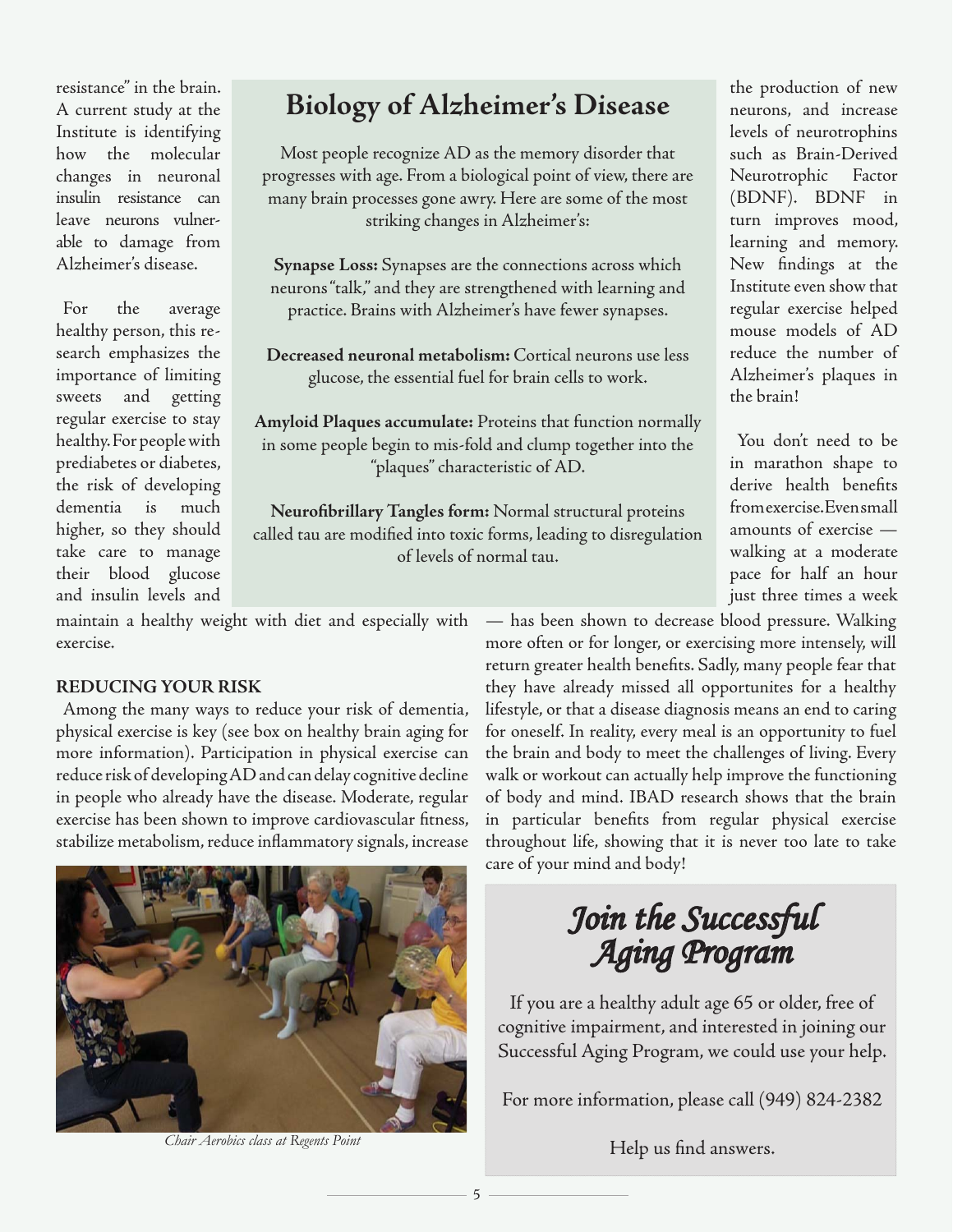## **RESEARCH OPPORTUNITIES:**

## *Help Us Find the Answers...*

Research studies can be meaningful and valuable in the understanding of diseases from prevention to treatment. For more information, please call the study coordinators listed below.

### **Cognitive neuroscience of aging research: EEG and fMRI studies**

Volunteers are needed for studies that investigate brain activity and memory. In this project, you will have your brain activity monitored either through the recording of electrical activity (EEG) or through an imaging method called functional magnetic resonance imaging (fMRI) while performing simple tasks. Studies involve either one or two visits to the laboratory, each taking between 1- 2½ hours. You will be reimbursed for travel expenses and receive compensation for your participation. In order to take part you must be:

- Be between 63-77 or 85-99 years of age
- Be right-handed
- Be a fluent English speaker
- Be in good general health

If you would like to take part, or receive further information about the study, please phone or email us at Phone: 949-824-8861 or eMail: fnim@uci.edu

### **Are you a caregiver or a non-caregiver female over 65?**

The Emotion and Health research laboratory at the University of California, Irvine is conducting a study to examine caregiver's physiological and psychological reactions to stress. The study has two components: a laboratory session and a nightly phone interview. During the laboratory session, you will be asked to fill out some psychological questionnaires and complete some problem-solving activities. In addition, a trained nurse will take saliva and blood samples to measure the release of certain hormones and aspects of the immune system. The second component of the study will involve eight consecutive nightly phone interviews, each lasting approximately fifteen minutes. The investigators in this project are interested in recruiting two groups of participants: caregivers of spouses with dementia and non-caregivers.

To be eligible to participate you must be:

- A caregiver for a spouse with MCI or dementia
- Over the age of 65

If you are interested in participating in this study, please contact the Emotion and Health research laboratory. They can be reached at (949) 824-3991.



### **Research study: Older adult relationships and safety survey**

The UCI Program in Geriatrics is conducting a study that will develop a new survey to help understand how older Americans are treated by those they hold in a position of trust. The study will be conducted as a home visit, and will consist of an interview and a questionnaire. If you participate, you will be paid \$30.00. The specific criteria used to determine eligibility are:

- At least age 65 or older
- Older adults with memory problems are especially welcome to participate with a family member if needed
- English-speaking non-Hispanic Whites
- English or Spanish-speaking Mexicans or Mexican Americans
- Live in a community, rather than in an institution

If you think you may be interested in becoming a participant in this study, please contact a research assistant: Maria Corona at 714-456-8195

### **fMRI study measuring brain structure and memory performance in normal older adults and MCI**

In our lab, we are studying the relationship between changes in brain structures as they relate to memory performance. One way that we can look at changes in these brain structures is to observe changes in memory that occur in normal aging as well as those changes associated with disorders of aging, such as mild cognitive impairment and Alzheimer's Disease. We use fMRI (functional magnetic resonance imaging) to observe changes in activity in the brain while individuals perform memory tasks. By comparing the changes in activity to memory performance, we can observe which areas of the brain are involved in different kinds of memory operations.

| Who:  | Successful aging program participants   |
|-------|-----------------------------------------|
|       | Mild cognitive impairment diagnosis     |
|       | Questionable cognitive impairment       |
| Time: | 2 visits, each 1-2 hours each           |
| Risk: | Minimal, but we will conduct a thorough |
|       | screening for MRI compatibility         |

Compensation for the first session is \$15 per hour. Compensation for the second session is \$25 per hour. Both sessions are located on the UCI main campus. If you are interested in participating or have any questions, please call the Stark Lab at (949) 824-4230 and ask for Shauna Stark.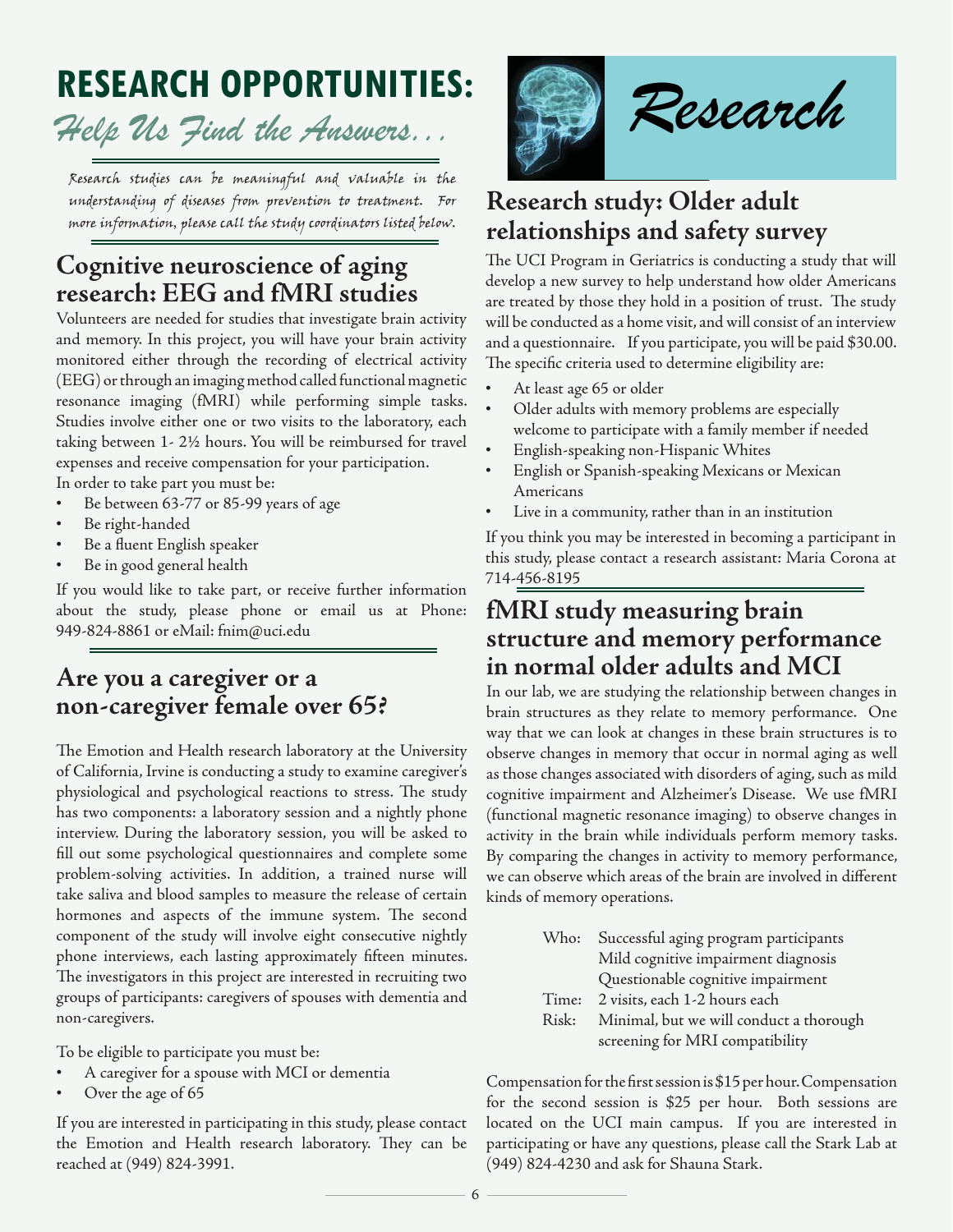## CALIFO CERTAIN PARTICIPANTS **STUDIES SEEKING PARTICIPANTS**

FOR MORE INFORMATION, PLEASE CONTACT US AT (949) 824-5733 OR VISIT OUR WEBSITE AT: **www.alz.uci.edu/clinicaltrials**

### **Home Based Assessment (HBA)**

A randomized, non-treatment study designed to find out more about information collection methods for Alzheimer's disease prevention studies.

This study is recruiting participants who: -Do not have a diagnosis of dementia

-Are age 75 or older

-Are independently-living adults

-Have minimal computer skills or a willingness to learn

-Are willing to take multi-vitamins twice a day as provided by the study

-This is a 4-year study. There are 18 visits, at least two of which will occur on the UC Irvine campus; the other 16 visits will occur at your home. Visits are every three months

### **RAGE Inhibitor (RI)**

A randomized, placebo-controlled, 21-month study with 18 months of study medication.

**RAGE** is known to be involved in amyloid plaque formation, and studies have suggested that it is intimately involved in the pathogenesis of AD.

This study is recruiting participants who:

-Have a diagnosis of probable AD

-Are 50 years of age or older

-Have a study partner – friend or relative who can accompany the participant to all clinic visits and answer questions about him/her

-There are 11 total visits to the UC Irvine campus. Visits are every 2-6 weeks

### **Nicotinamide (NA)**

A double-blind, placebo-controlled 7-month study to find out more about Nicotinamide and its effects on Alzheimer's disease progression.

**Nicotinamide (NA)** is a class of drugs known as a HDAC inhibitor, a dietary supplement that is being studied to determine whether chronic use is safe and effective in improving brain function in subjects with mild to moderate Alzheimer's disease  $(AD).$ 

This study is recruiting participants who:

-Have a diagnosis of probable AD

-Are 50 years of age or older

-Have a study partner – friend or relative who can accompany the participant to all clinic visits and answer questions about him/her

-There are 7 total visits to the UC Irvine campus. Visits are every 2-6 weeks

### **Alzheimer's Disease Research Center of California**

at the UCI Institute for Brain Aging & Dementia 1100 Gottschalk Medical Plaza

Irvine, CA 92697-4285

For information and appointments please call: (949) 824-2382

Carl W. Cotman, Ph.D. Program Director Frank LaFerla, Ph.D. Co-Director

Associate Director of Clinical Science

Gaby Thai, M.D. **Neurologist** 

Malcolm B. Dick, Ph.D. Neuropsychologist

Switaya Ken Krisnasmit

Peter Knaup Patient Care Coordinator

Claudia Kawas, M.D. **Andrea Wasserman Ruth Mulnard, R.N., D.N.Sc., F.A.A.N.**<br>ate Director of Clinical Science Administrator Administrator Director of Clinical Trials

William Cable, M.D. Neurologist

Hyunmie Kim, R.N., M.S.N., G.N.P. Nurse Practitioner

Beatriz Yanez and Diane Lim Patient Care Coordinator Clinical Trials Recruitment Coordinators

> Catherine McAdams-Ortiz, R.N., M.S.N., G.N.P. Clinical Trials Coordinator

Arnold Starr, M.D. Neurologist

Camille Broadwater-Hollifield, M.P.H. Clinical Research Coordinator

Cordula Dick-Muehlke, Ph.D. Outreach Educator

> Shirley Sirivong Education Coordinator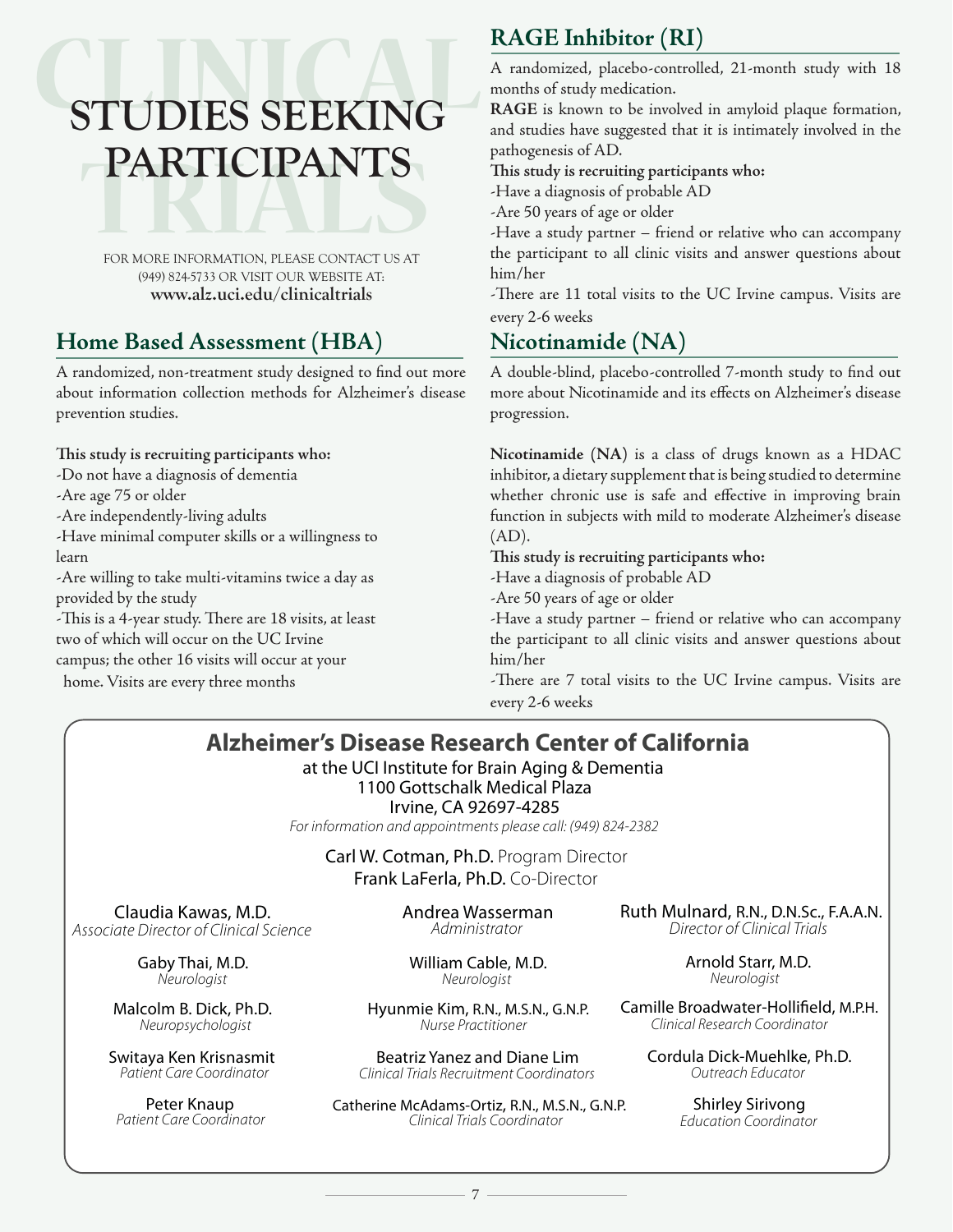### **CONFERENCE 2007: From Disease to Drama**

By Tatiana Jimenez and Shirley Sirivong



W<sup>ith almost</sup> in attendance, this year's conference was a crowd-drawing event that provided information as well as entertainment. Located at the

Irvine Hilton, the 2007 Alzheimer's Disease Research Conference, hosted by the Institute for Brain Aging and Dementia, in conjunction with the Alzheimer's Association of Orange County and the Alzheimer's Family Services Center (formally ADSOC) focused on *Challenges and Opportunities Th rough the Stages*. Presenters enlightened attendees with fascinating findings, the rich history of the disease, and the discoveries and advances in research made over the past 100 years. *Dr. James Galvin speaks on Clinical Trials*

In efforts to shake things up, this year's conference showed its artistic side by way of *Augusta's File* a play performed by the Master's Repertory Group that reenacted the discovery of Alzheimer's disease. The production was educational yet dramatic, and expertly executed. As Dr. Cordula Dick-Muehlke stated, we learned that "Dr. Alzheimer didn't just discover Alzheimer's disease, he discovered humane, dignified personal care." The play was the perfect accompaniment to Dr. Carl Cotman's historical re-cap of the discovery

of Alzheimer's disease and a glimpse into the life of Dr. Alois Alzheimer. Following the play was a panel made up of local experts (Drs. Ron Kim,



Arnold Starr, and *Drs. Kim and Olsen present on a panel discussion*

Bonnie Olsen), who shared with us their perspectives on the past 100 years since the discovery of the disease and how much forward movement there has been in research and yet how far we are from knowing all of the answers.

The two-days were filled with lectures from experts in the field that traveled from all over the United States to share their research findings. Dr. James Galvin from Washington University shared with the audience the importance of early detection and accurate screening. This

could make a tremendous difference in early treatment approaches and recognizing the earliest signs of dementia. Dr. Robert Knight from USC demonstrated that in order to understand and ameliorate caregiver stress, we should keep in mind cultural and ethnic differences. These differences could lead to varied responses from stress and changed outcomes (i.e. some groups may be more prone to hypertension that could rapidly worsen from caregiver stress). Dr. Matthew Rizzo from the University of Iowa opened on the second day, with very important messages regarding driver safety and how dementia can impair and affect judgment and reaction time. His compelling lecture complimented a talk given by Camille Fitzpatrick, N.P. from UC Irvine and Patti Horsley, M.P.H., of the Older CA Traffic Safety Task Force, who shared information about the California's efforts to promote driver safety. This proved to be an important topic, even amongst early stage individuals, as shown in an Early Stage Dementia Panel, led by Dr. Cordula Dick-Muehlke.

Another well-received speaker was Dr. Paul Aisen from Georgetown University, who lead a captivating presentation about the importance of Clinical Trials, their outcomes, and the promises that lay ahead from upcoming studies. His presentation was filled with information and hope about a cure and solutions that may be just around the corner. That message of hope, was reinforced by Dr. Sherry Willis from the University of Pennsylvania, who gave some insight into ways to improve our memory and cognitive boosts.

Additionally, we had several experts from UCI, who boasted their own local accomplishments and findings. Dr. Steve Cramer's expertise on plasticity of the brain and the high incidence of mini-strokes in dementia, argues that the brain can become more symmetrical with age, lending to the idea that brain function can be shared amongst both sides

of the brain when in need. Dr. Larry Cahill who studies gender and memory differences between the sexes, shared how brain responses can differ in males and females. In Dr. Ruth Mulnard's segment, the audience was



*Dr. Carl Cotman discusses the importance of driver safety with Dr. Matthew Rizzo*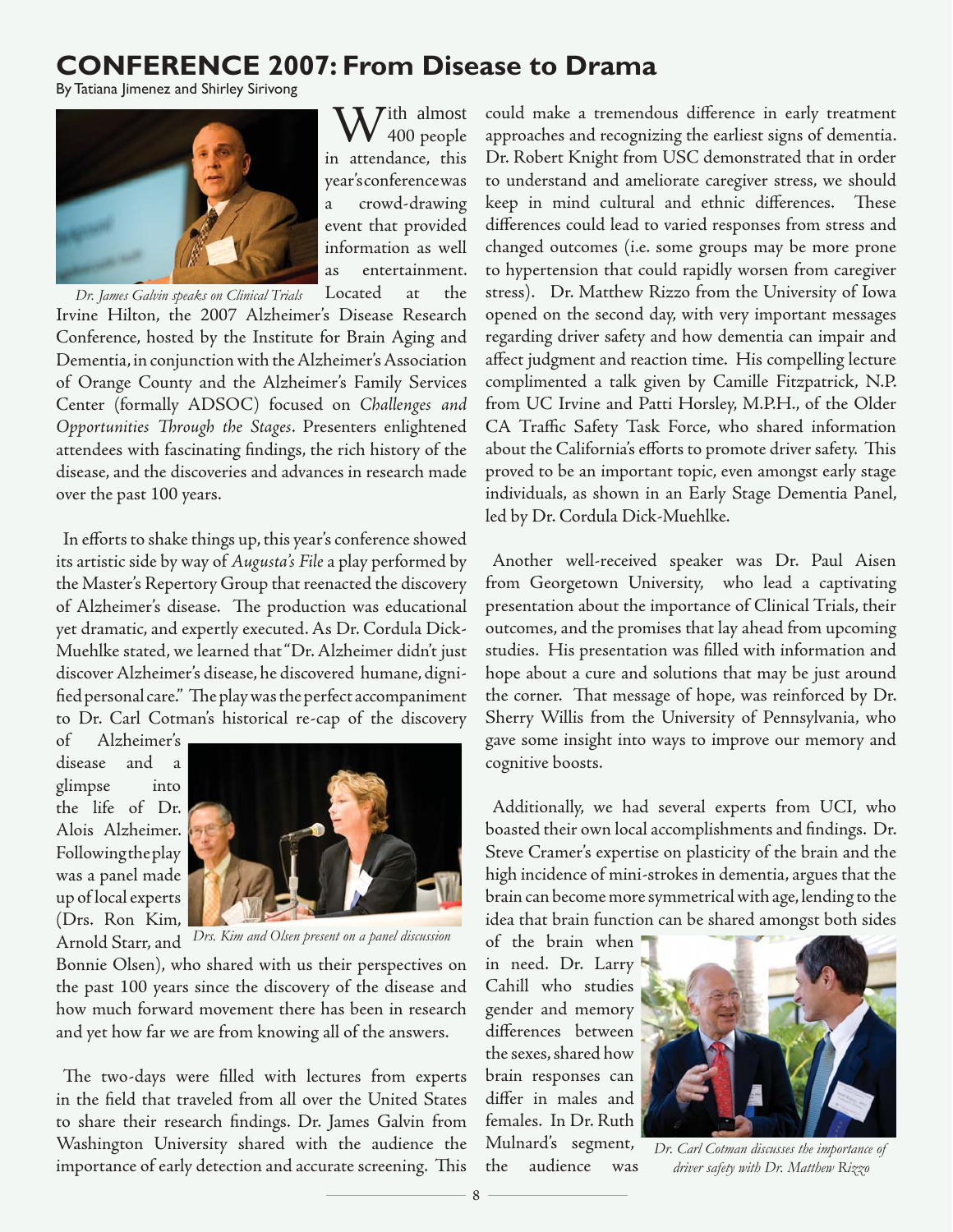#### *"Conference 2007" Cont. from Page 8*

asked to participate and give feedback on the videos, *Shining a Light on Alzheimer's Disease* and *Healthy Brain Aging*, sponsored by the MetLife foundation, which showcased current nationwide research frontiers and the steps that need to be taken to find a cure, and how everyone can help make a difference. (Read more, pg. 2)

The UCI Institute for Brain Aging and Dementia is planning the 2008 AD Research Conference, so please keep visiting our website **www.alz.uci.edu** for the most current information including the dates and topics for next year! Thank you again to all of our sponsors, speakers and attendees for joining us at the 2007 Regional Alzheimer's Disease Research Conference!

*Physical, Social, and Mental Activities hysical, Social, and Mental*



## **Cognitive Benefi ts**

By Camille Broadwater-Hollifield, MPH

The UCI Institute for Brain Aging and Dementia<br>is leading a multi-center statewide exercise and<br>in the limiting 10 dites exercise the state of Gelifen aging study involving 10 sites across the state of California. The study is looking at the benefits of physical, social and mental activities in preserving cognitive function. The physical and psychosocial benefits of exercise have been demonstrated in nearly all fields of health research. When people exercise, they decrease their cardiovascular risk, increase vitality and energy and tend to live with less chronic disease. There is accumulating evidence that physical exercise can protect and even enhance cognitive performance in aging populations (Colcombe, Kramer et al. 2004). Those who exercise and engage in an active lifestyle show a reduced risk for converting to AD (Friedland, Fritsch et al. 2001; Fritsch, Smyth et al. 2005; Podewils, Guallar et al. 2005; Karp, Paillard-Borg et al. 2006) and those with AD show less depression and better physical functioning if they engage in a one year exercise program (Teri, Gibbons et al. 2003).

Also, there is a growing body of evidence supporting the notion that social and mental activities may protect and maintain cognitive function and lower the risk of developing dementia (Verghese, J., et al. 2003). Social activities such as attending courses, meeting with friends, participating in groups and mental activities such as reading literature, engaging in political or cultural interests have been shown to increase cognitive function as well as maintaining a high quality of life. Furthermore, activities

involving mental, physical and social stimulation all seem to offer some protection against developing dementia, but activities that combine all three kinds of stimulation offer the greatest benefit (Karp, A., et al. 2006).

The aims of the statewide study are to determine if engagement in physical, social and mental activities leads to maintaining abilities of daily living and results in less depression. Additionally, we will examine if individuals show a slower decline in functional status, activities of daily living, and preserve a higher cognitive function as the disease progresses. We anticipate publishing results in 2009 at the conclusion of the study.

Colcombe, S. J., A. F. Kramer, et al. (2004). "Cardiovascular fitness, cortical plasticity, and aging." Proc Natl Acad Sci U S A 101(9): 3316-21.

Friedland, R. P., T. Fritsch, et al. (2001). "Patients with Alzheimer's disease have reduced activities in midlife compared with healthy control-group members." Proc Natl Acad Sci U S A 98(6): 3440-5.

Fritsch, T., K. A. Smyth, et al. (2005). "Participation in noveltyseeking leisure activities and Alzheimer's disease." J Geriatr Psychiatry Neurol 18(3): 134-41.

Karp, A., S. Paillard-Borg, et al. (2006). "Mental, physical and social components in leisure activities equally contribute to decrease dementia risk." Dement Geriatr Cogn Disord 21(2): 65-73.

Podewils, L. J., E. Guallar, et al. (2005). "Physical activity, APOE genotype, and dementia risk: findings from the Cardiovascular Health Cognition Study." Am J Epidemiol 161(7): 639-51.

Teri, L., L. E. Gibbons, et al. (2003). "Exercise plus behavioral management in patients with Alzheimer disease: a randomized controlled trial." Jama 290(15): 2015-22.

Verghese, J, Lipton, R.B., Katz, M.J., Hall, C.B., Derby, C.A., Kuslansky, G., Ambrose, A.F., Sliwinski, M., Buschke, H. "Leisure Activities and the Risk of Dementia in the Elderly" N Engl J Med 2003 348: 2508-2516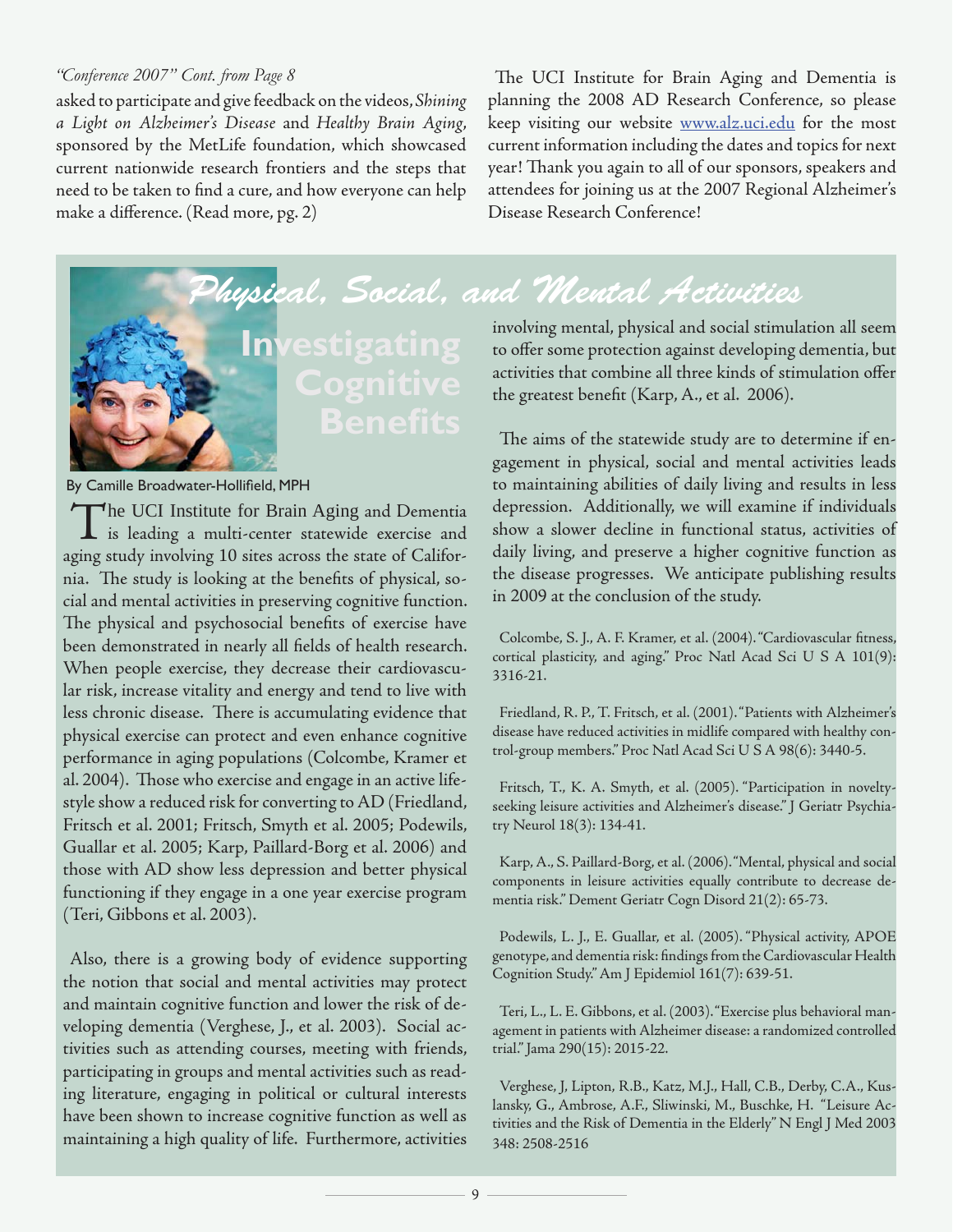# Donations December 2006 - November 2007

### **INSTITUTE HONOR ROLL**

Eichenberg-Larson Charitable Foundation Josephine Herbert Gleis Foundation National Philanthropic Trust DAF *(In Honor of Arthur Crowley)*

Carla Liggett Richard J. Muth/ORCO Block Estate of Ruby Schwab Tom & Joyce Tucker

### **INSTITUTE DONORS**

Dick & Mary Allen Patricia Beckman Sharon & Jerry Bowen Stanley J. Bugala *(In Memory of Christine Bugala)* Judy & Robert Dickinson The Femino Foundation

*(In Memory of Julia Fontaine)* Joan & Reg Jones Jean Mahoney Pamala & Michael McGovern Quicksilver America Executive Committee *(In Memory of Philip Samuels)*



Richard & Fay Rockwell Santa Barbara Foundation *(In Memory of Mary Louise and William Drewry)* David & Sandra Sage Mr. & Mrs. Ed Scheck Joanne & Michael Spagle Mickey & Helen Walker Jeanne Walt Nancy E. Wheeler Mary Ann Wishney *(In Memory of Bernard Wishney)*

### **SPECIAL FRIENDS**

Huntington Beach Emblem Club The Margery M. Jones Trust Eric Joule

*(In Memory of Philip Samuels)*

### **FRIENDS**

Tracy A. Brooks Albert & Rachel Griffin Arnold & Bonnie Hano The HSM Group, Ltd. Irene Locker Regents Point Robert Rosenberg Anibal E. Scheinker Stephan & Lenka Strassmayr Sandra Thacker Silverado Senior Living Mr. & Mrs. Elmer Ward Matthew Zalewski

### **HONORARIA/MEMORIALS**

In Memory of W. Frank Anders Bruce & Phyllis Baxter

In Honor of Banookai & Cooverkai Behram & Manijeh Deboo

In Honor of Virginia Barry Mike & Ann Hablitzel

In Honor of Ann Becker & Lori Bjork Tonya R. Gaylord

In Memory of Cora R. Bernard ARB, Inc.

In Memory of Eileen Carlson Gregory & Carol Hutchins

In Memory of William Crockett **Cooley** Warerjet Technology Association

In Honor of Arthur Paul Cowley Dr. Bernard & Jane von Bothmer

In Memory of Olga Daggett Michelle L. Colgan

In Memory of Jean Theresa DiPrimio Michael & Cynthia Brady

In Memory of Lois Dorsey Glenna & Kenny Hudson

In Memory of Lois Dorsey<br>In Memory of Lois Dorsey<br>Glenna & Kenny Hudson<br>In Memory of Major Leon Fil<br>Mary Ann Edwards<br>The Files Family<br>Brent & Ellen Murdoch<br>Kim & Renay Rodriguez<br>Kenneth & Stephanie Vandev<br>In Memory of Alta In Memory of Major Leon Files Mary Ann Edwards The Files Family Brent & Ellen Murdoch Kim & Renay Rodriguez Kenneth & Stephanie Vandeveer

In Memory of Alta Gale Marilyn Acker Thomas B. Parkes The Peck Family Bob Tyron Margaret Webber

### In Memory of Jean Henderson

Tom & Vicki Johnston and Family Virginia Johnston Kay Tucker and Family Ann & Bruce Wilkinson and Family

In Memory of Ray Henry Pat & Mel Feiner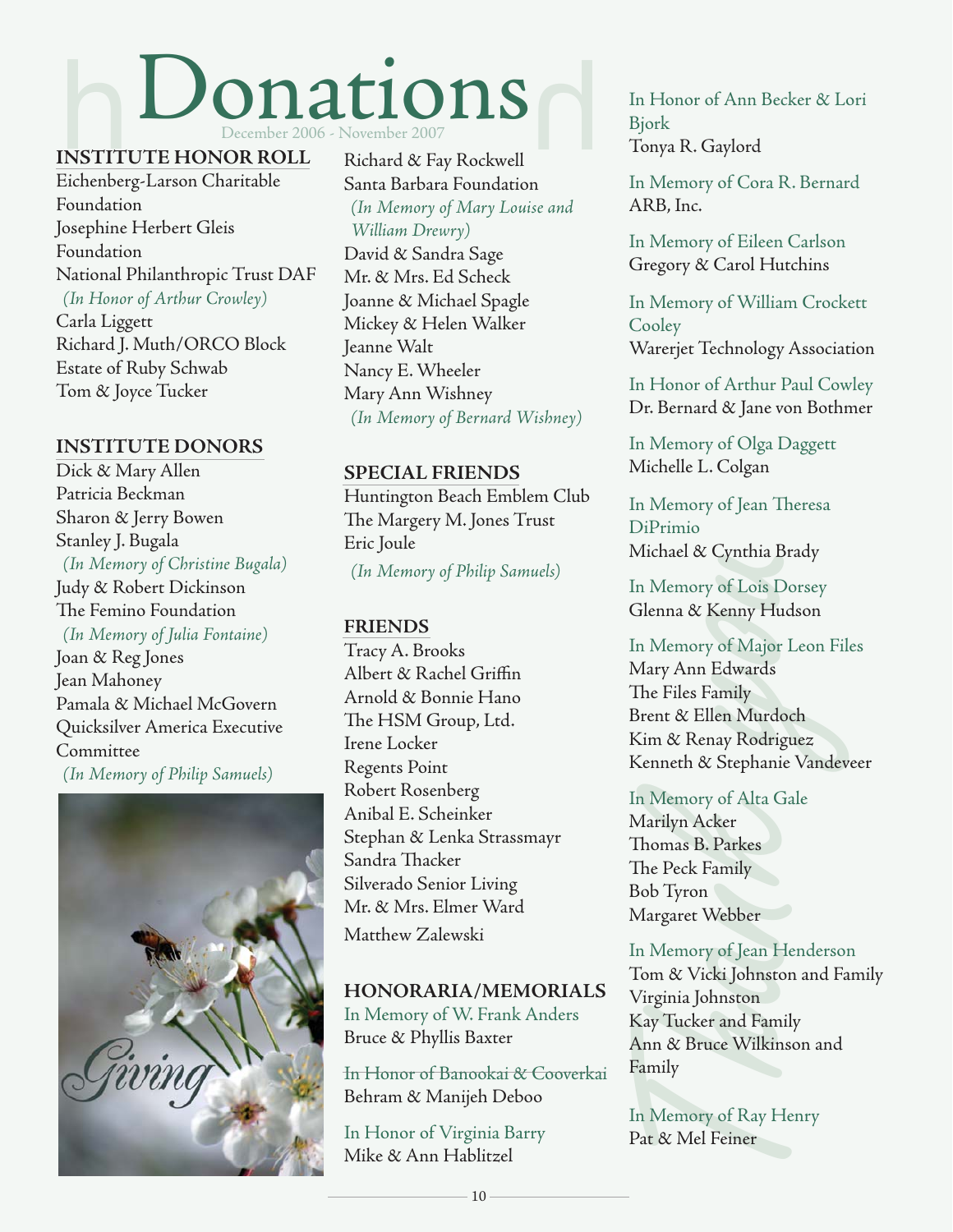Generosity is a celebration. When we give something to someone we feel connected to them, and our commitment to the path of peace and awareness deepens.

 **-***Sharon Salzberg*

In Memory of Sarah M. Hogan Barbara Hogan

In Memory of Lillian Kono Grace & Barbara Jeung George and Cora Yano

In Memory of Hilde Kuhn Louise Bettke

In Memory of Pete Leyba Richard & Kathleen Davis

In Memory of Lily Lopez Elaine & Charles Cassingham

In Memory of Nell Mailloux-Diaz Elaine Clark-O'Donnell Evelyn & Lucas Gasca Edward & Mutsuyo Ozaki Celyne Van Patten

### In Memory of Joanne Crawley **McCarthy**

Anne & Warren Bruskrud Jack & Judy Cornman Robert Crawley Phillip & Lori Culotta William & Sharon Ford Michael & Susan Heider Jim & Pauleen Hess Ann C. McCarthy

In Memory of Pat Moore Andy & Brigitta Agopian

In Memory of Everlyn Reuger Lenore Heaphey

In Memory of Philip Samuels Jeff Baillargeon

Guy Chanin Carolyn Dela Cruz-Jarvis Suzanne Ecker Thomas & Gayle Holbrook Linda Joplin Ryan Keenan Robert A. Rohmann, II Carol Scherman and Family Steve & Kior Wilde Dr. Harry F. Yoffee Greg & Brenda Ziegler

In Memory of Evelyn Simpson Ruth S. Perdew

In Memory of Dr. Roger Alexander Smith, III Mr. & Mrs. Robert Clinton

In Memory of Emanuel Weiss Stacy & Pete Hinkle Mr. & Mrs. Steven Klein and Family

In Memory of Belva Wheeler Harold & Kenneth Mauser Lois Whelan Sandra Woest

In Memory of Pauline White Robert & Maria Rellinger Karen Schuster

In Memory of Aiko Yamamoto Joan Ann Murphy David & Susan Backhaus and West Families

In Memory of Robert Zant Maxine M. Hundley



How you can help make a difference...

1.)Checks should be made payable to UC REGENTS and in the Memo section, please write: Alzheimer's Disease Research

2.) If the donation is being made in memory/honor of someone, please include a note with information as to where the acknowledgements should be sent.

3.) Please mail all donations to: *Institute for Brain Aging & Dementia 1113 Gillespie Neuroscience Research Facility*

There are many ways to support the clinical and basic science research activities at the UCI Institute for Brain Aging and Dementia. If you would like to receive more information on giving, please contact us at (949) 824-2382 or log on to: www.alz.uci.edu/donate.html